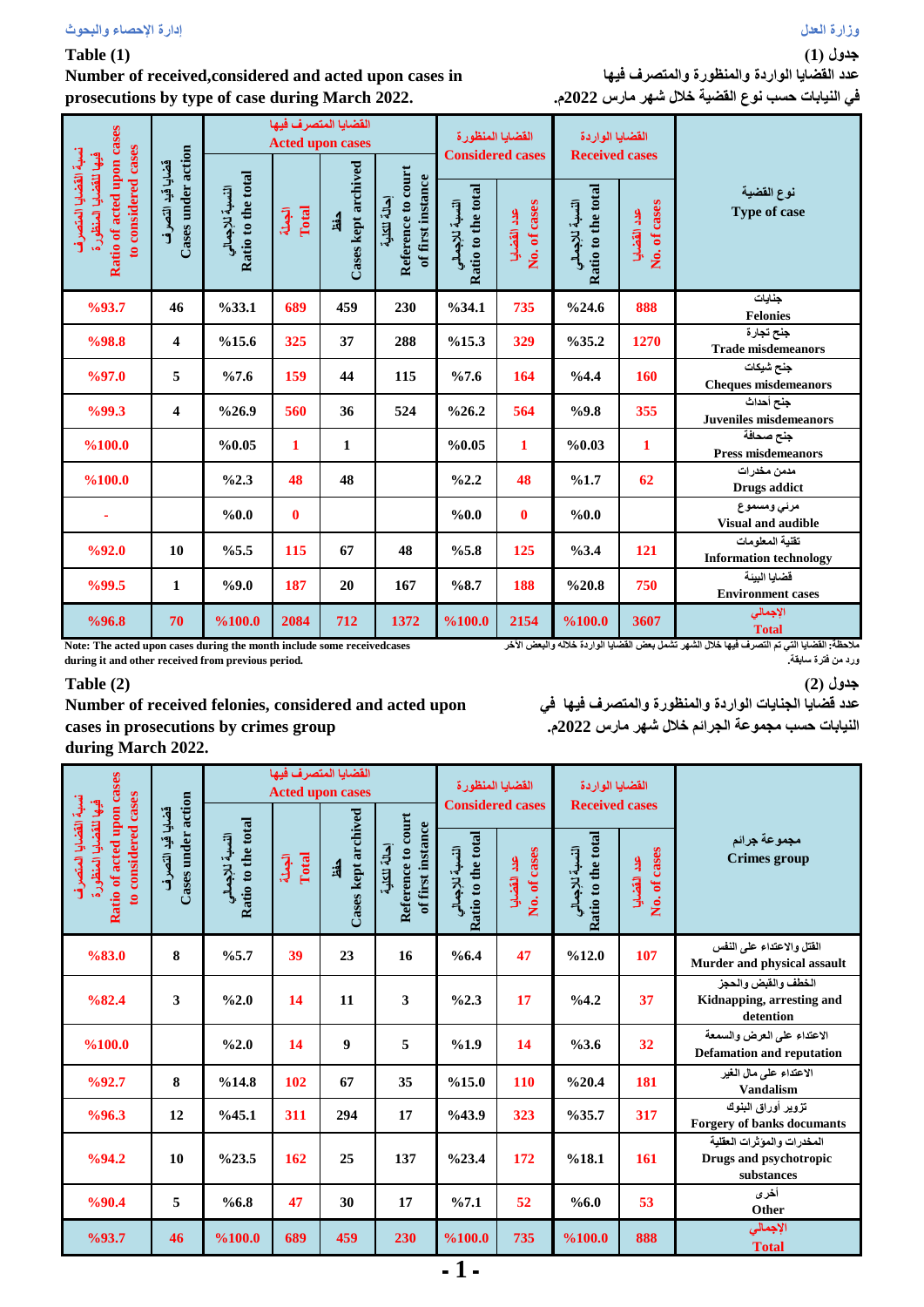# **وزارة العدل إدارة اإلحصاء والبحوث**

### **Table (3)**

**Number of received, considered and acted upon cases in prosecutions by type of case during March 2022 in comparisons with the same month from the last year.**

**جدول )3( عدد القضايا الواردة والمنظورة والمتصرف فيها في النيابات حسب نوع القضية خالل شهر مارس 2022م مقارناً بنفس الشهر من العام السابق.**

|                                       | القضايا المتصرف فيها<br>Acted upon cases |                                   | القضايا المنظورة<br><b>Considered cases</b> |                                   |                                   |                                       | القضايا الواردة<br><b>Received cases</b> |                                   |                                                  |
|---------------------------------------|------------------------------------------|-----------------------------------|---------------------------------------------|-----------------------------------|-----------------------------------|---------------------------------------|------------------------------------------|-----------------------------------|--------------------------------------------------|
| نسبة التغير<br><b>Change</b><br>ratio | مارس 2021<br><b>March</b><br>2021        | مارس 2022<br><b>March</b><br>2022 | نسبة التغير<br><b>Change</b><br>ratio       | مارس 2021<br><b>March</b><br>2021 | مارس 2022<br><b>March</b><br>2022 | نسبة التغير<br><b>Change</b><br>ratio | مارس 2021<br><b>March</b><br>2021        | مارس 2022<br><b>March</b><br>2022 | نوع القضية<br><b>Type of case</b>                |
| %62.1                                 | 425                                      | 689                               | $\frac{9}{6}39.2$                           | 528                               | 735                               | %164.3                                | 336                                      | 888                               | جنايات<br><b>Felonies</b>                        |
| %0.0                                  | 325                                      | 325                               | $%1.2-$                                     | 333                               | 329                               | %119.0                                | 580                                      | 1270                              | جنح تجارة<br><b>Trade misdemeanors</b>           |
| %42.0                                 | 112                                      | 159                               | %17.1                                       | 140                               | 164                               | $%17.9-$                              | 195                                      | 160                               | جنح شيكات<br><b>Cheques misdemeanors</b>         |
| %428.3                                | 106                                      | 560                               | $\frac{9}{6}432.1$                          | 106                               | 564                               | %155.4                                | 139                                      | 355                               | جنح أحداث<br><b>Juveniles misdemeanors</b>       |
| %0.0                                  | $\mathbf{1}$                             | $\mathbf{1}$                      | $%50.0-$                                    | $\overline{2}$                    | $\mathbf{1}$                      | ÷                                     |                                          | $\mathbf{1}$                      | جنح صحافة<br><b>Press misdemeanors</b>           |
| $%40.7-$                              | 81                                       | 48                                | $\frac{9}{6}40.7$ -                         | 81                                | 48                                | $\frac{0}{22.5}$                      | 80                                       | 62                                | مدمن مخدرات<br>Drugs addict                      |
| $\mathbf{r}$                          |                                          |                                   | $\blacksquare$                              |                                   |                                   | $\mathbf{r}$                          | $\boldsymbol{2}$                         |                                   | مرئى ومسموع<br>Visual and audible                |
| $%64.5-$                              | 324                                      | 115                               | $%63.3-$                                    | 341                               | 125                               | $%48.1-$                              | 233                                      | 121                               | تقنية المعلومات<br><b>Information technology</b> |
| %175.0                                | 68                                       | 187                               | %164.8                                      | 71                                | 188                               | %1129.5                               | 61                                       | 750                               | قضايا البيئة<br><b>Environment cases</b>         |
| %44.5                                 | 1442                                     | 2084                              | %34.5                                       | 1602                              | 2154                              | %121.8                                | 1626                                     | 3607                              | الاجمالى<br><b>Total</b>                         |

**Chart (1) Number of received and acted upon cases to prosecutions by type of case شكل ) 1 ( عدد القضايا الواردة والمنظورة والمتصرف فيها في النيابات خالل شهر مارس 2022م مقارناً بنفس الشهر من العام السابق**

**Chart ( 1 ) Number of received, considered and acted upon cases in prosecutions during March 2022 in comparisons with the same month from the last year**



**ـ 2 ـ**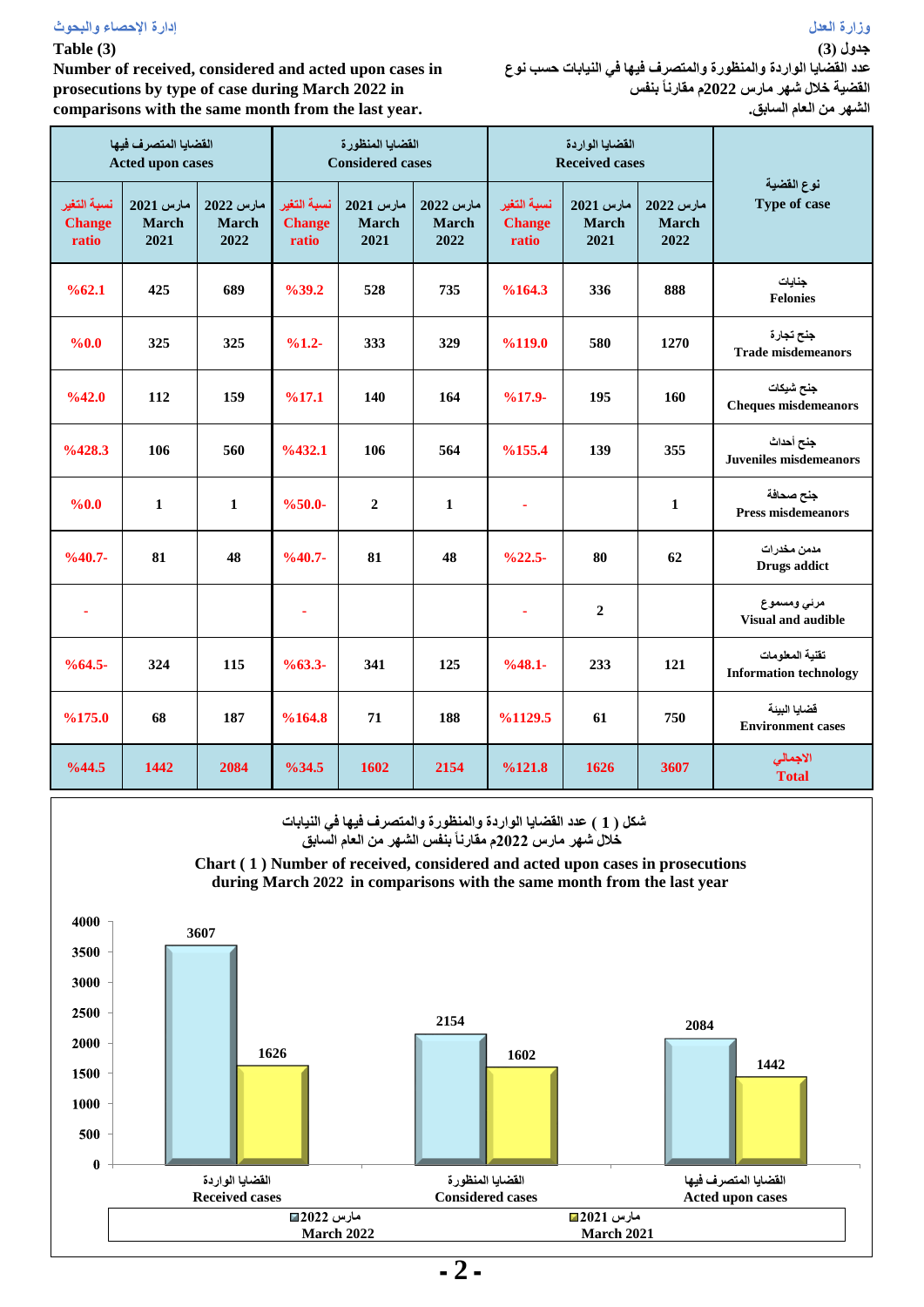#### **وزارة العدل إدارة اإلحصاء والبحوث**

### **Table (4)**

**Number of received felonies, considered and acted upon cases in prosecutions by crimes group during March 2022 in comparisons with the same month from the last year.**

**عدد قضايا الجنايات الواردة والمنظورة والمتصرف فيها في النيابات حسب مجموعة الجرائم خالل شهر مارس 2022م مقارناً بنفس الشهر من العام السابق.**

|                                       | القضايا المتصرف فيها<br><b>Acted upon cases</b> |                                   | القضايا المنظورة<br><b>Considered cases</b> |                            |                                   |                                       | القضايا الواردة<br><b>Received cases</b> |                                   |                                                                    |
|---------------------------------------|-------------------------------------------------|-----------------------------------|---------------------------------------------|----------------------------|-----------------------------------|---------------------------------------|------------------------------------------|-----------------------------------|--------------------------------------------------------------------|
| نسبة التغير<br><b>Change</b><br>ratio | مارس 2021<br><b>March</b><br>2021               | مارس 2022<br><b>March</b><br>2022 | نسبة التغير<br><b>Change</b><br>ratio       | مارس 2021<br>March<br>2021 | مارس 2022<br><b>March</b><br>2022 | نسبة التغير<br><b>Change</b><br>ratio | مارس 2021<br><b>March</b><br>2021        | مارس 2022<br><b>March</b><br>2022 | مجموعة جرائم<br><b>Crimes group</b>                                |
| $%2.5-$                               | 40                                              | 39                                | %14.6                                       | 41                         | 47                                | $\frac{9}{6}$ 1237.5                  | 8                                        | 107                               | القتل والاعتداء على النفس<br><b>Murder and physical</b><br>assault |
| $%33.3-$                              | 21                                              | 14                                | $%19.0-$                                    | 21                         | 17                                | %640.0                                | 5                                        | 37                                | الخطف والقبض والحجز<br>Kidnapping, arresting and<br>detention      |
| %40.0                                 | 10                                              | 14                                | %16.7                                       | 12                         | 14                                | %966.7                                | 3                                        | 32                                | الاعتداء على<br>العرض و السمعة<br><b>Defamation and reputation</b> |
| %1.0                                  | 101                                             | 102                               | $%0.9-$                                     | 111                        | 110                               | $\frac{6293.5}{ }$                    | 46                                       | 181                               | الاعتداء على مال الغير<br><b>Vandalism</b>                         |
| %677.5                                | 40                                              | 311                               | %602.2                                      | 46                         | 323                               | $\frac{0.237.2}{0.237.2}$             | 94                                       | 317                               | تزوير أوراق البنوك<br>Forgery of banks<br>documants                |
| %5.9                                  | 153                                             | 162                               | $\frac{9}{6}$ 24.9-                         | 229                        | 172                               | $%8.0-$                               | 175                                      | 161                               | المخدرات والموثرات العقلية<br>Drugs and psychotropic<br>substances |
| $%21.7-$                              | 60                                              | 47                                | $\frac{623.5}{ }$                           | 68                         | 52                                | %960.0                                | 5                                        | 53                                | أخرى<br>Other                                                      |
| %62.1                                 | 425                                             | 689                               | %39.2                                       | 528                        | 735                               | %164.3                                | 336                                      | 888                               | الاجمالي<br><b>Total</b>                                           |